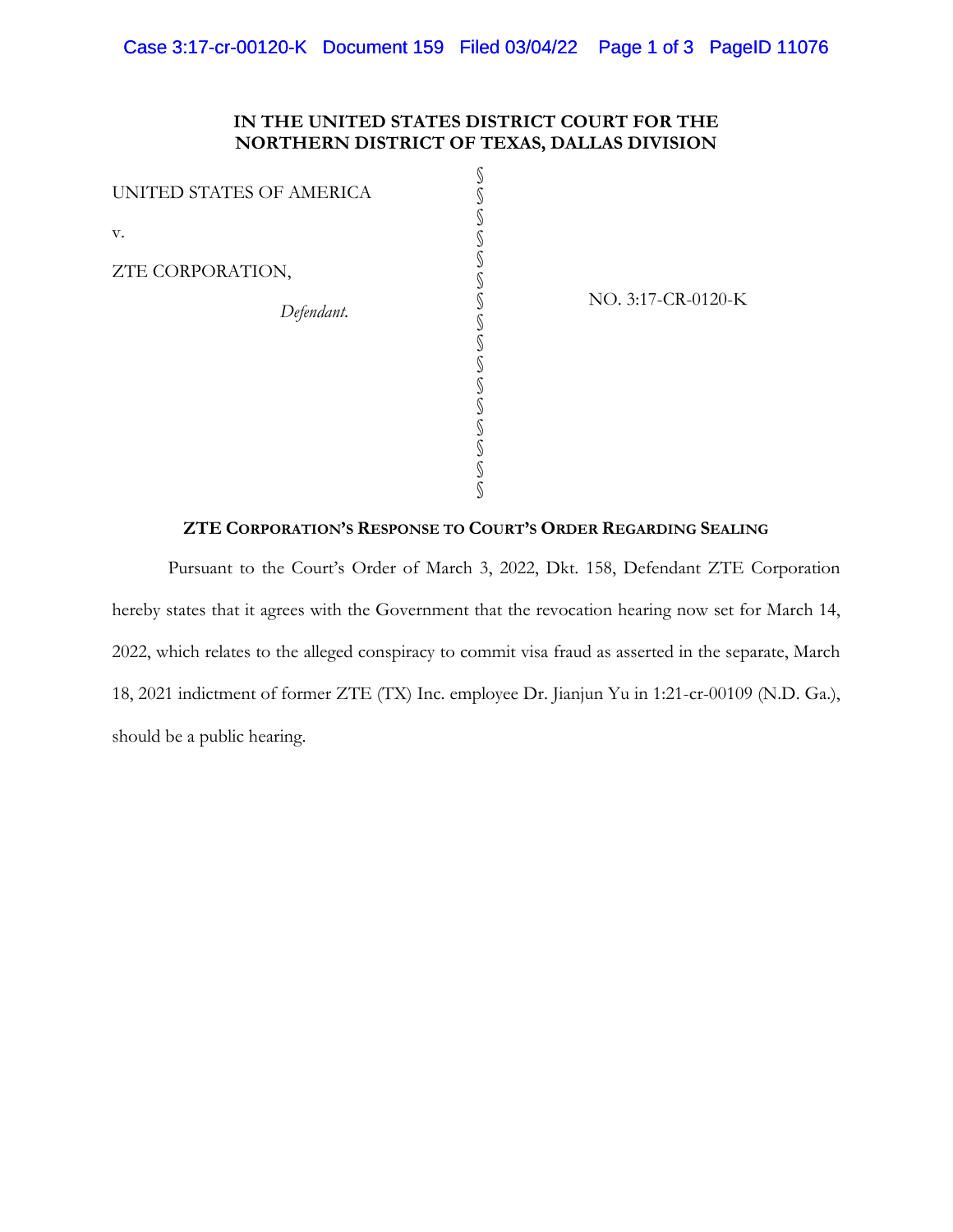### DATED: March 4, 2022 Respectfully submitted.

Michael P. Gibson (SBN 07871500) Paul T. Lund (SBN 24070185) BURLESON, PATE & GIBSON LLP Founders Square 900 Jackson Street, Suite 330 Dallas, TX 75202 (214) 871-4900 mgibson@bp-g.com plund@bp-g.com

J. Evans Rice III (admitted pro hac vice) Stephen F. Propst (admitted pro hac vice) HOGAN LOVELLS US LLP 555 13th Street, N.W. Washington, D.C. 20004 (202) 637-5600 evans.rice@hoganlovells.com stephen.propst@hoganlovells.com

M. Scott Barnard (SBN 24001690) Brennan H. Meier (SBN 24077507) AKIN GUMP STRAUSS HAUER & FELD LLP 2300 N. Field St., Suite 1800 Dallas, TX 75021 (214) 969-2800 sbarnard@akingump.com bhmeier@akingump.com

*/s/ Robert C. Walters* Robert C. Walters (SBN 20820300) Allyson N. Ho (SBN 24033667) Kyle D. Hawkins (SBN 24094710) Betty X. Yang (SBN 24088690) GIBSON, DUNN & CRUTCHER LLP 2001 Ross Avenue, Suite 2100 Dallas, Texas 75201 (214) 698-3100 rwalters@gibsondunn.com aho@gibsondunn.com khawkins@gibsondunn.com byang@gibsondunn.com

F. Joseph Warin (admitted pro hac vice) John W.F. Chesley (admitted pro hac vice) GIBSON, DUNN & CRUTCHER LLP 1050 Connecticut Avenue N.W. Washington, D.C. 20036 (202) 955-8500 jwarin@gibsondunn.com jchesley@gibsondunn.com

#### ATTORNEYS FOR ZTE CORPORATION